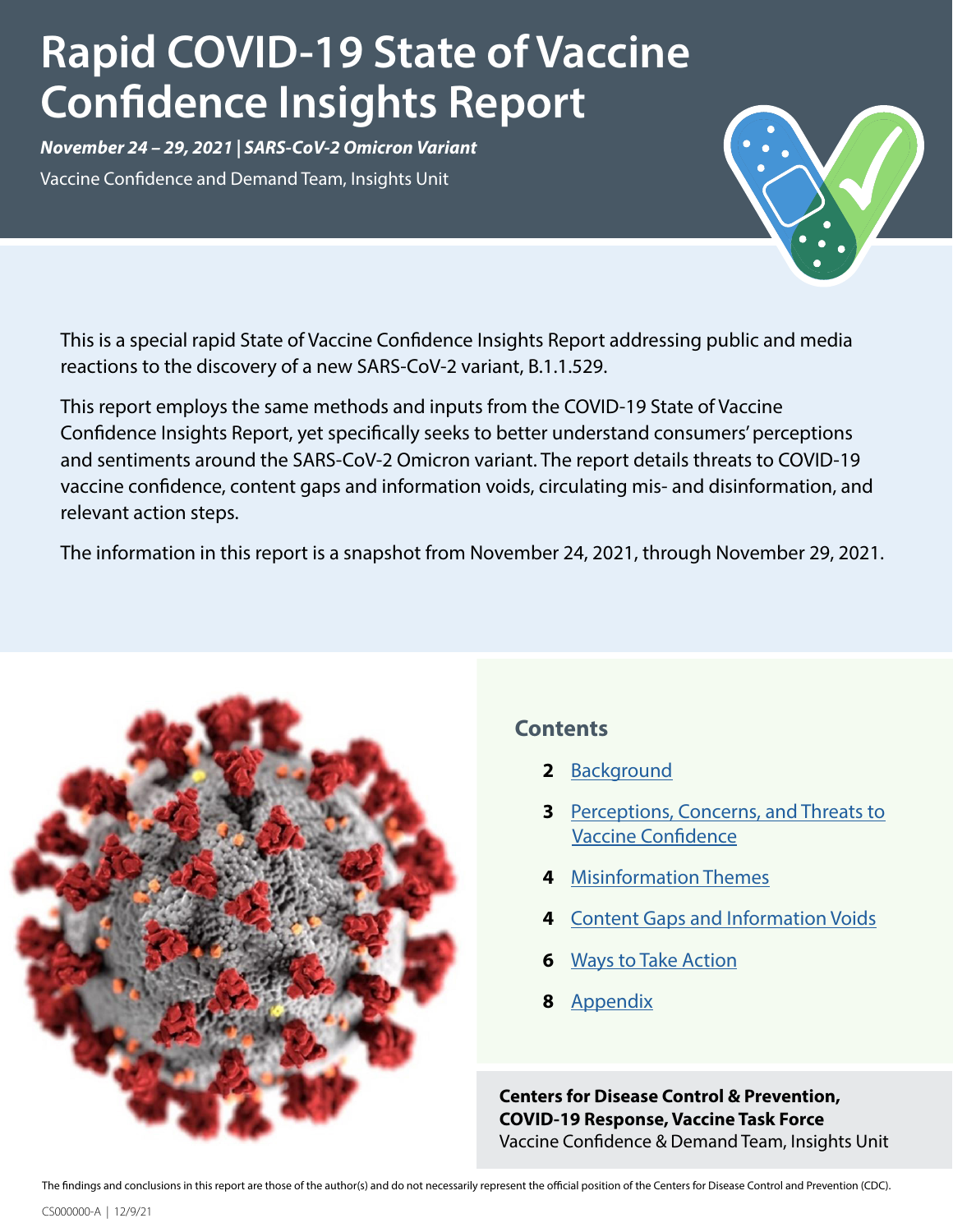# <span id="page-1-0"></span>**Background**<sup>a</sup>

On November 24, 2021, the South African government reported the discovery of the SARS-CoV-2 B.1.1.529a variant to the World Health Organization (WHO).<sup>1</sup> On November 26, 2021, WHO's Technical Advisory Group declared it a variant of concern and named it "Omicron."[2](https://www.who.int/news/item/26-11-2021-classification-of-omicron-(b.1.1.529)-sars-cov-2-variant-of-concern) The first cases of Omicron were detected in South Africa from samples drawn on November 8, 2021. $^3$  On November 26, numerous countries, including the United States and the United Kingdom, $^4$  $^4$ implemented travel restrictions to countries in Southern Africa.<sup>[5](https://www.nytimes.com/2021/11/26/world/europe/coronavirus-omicron-variant.html)</sup> By November 29, 2021, 11 countries reported cases of the Omicron variant. On November 25, 2021, the number of online conversations about the Omicron variant exceeded online conversations of all reported COVID-19 related topics in the last 30 days (See Figure 1).<sup>b</sup>

Figure 1.



<sup>&</sup>lt;sup>a</sup>Citations in this report are illustrative examples and are not the total number of instances of the corresponding themes. <sup>b</sup>[WHO Early AI-supported Response with Social Listening \(EARS\)](https://www.who-ears.com/)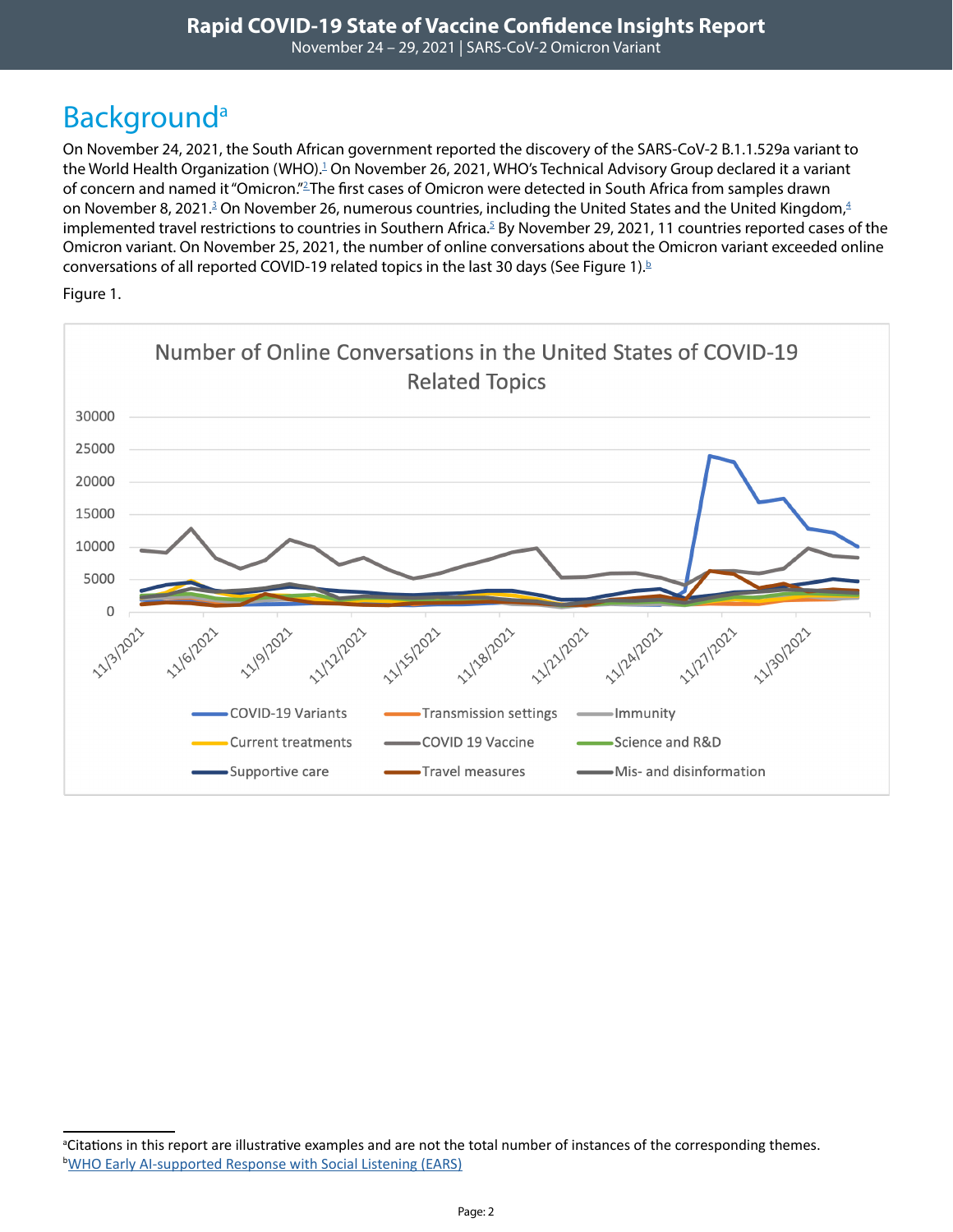# <span id="page-2-0"></span>Perceptions, Concerns, and Threats to Vaccine Confidence

News coverage of the SARS-CoV-2 Omicron variant focused on the discovery, $^{57}$  $^{57}$  $^{57}$ WHO's classification as a variant of concern,<sup>7,[8](https://www.foxnews.com/health/who-omicron-covid-19-variant-of-concern)</sup> geographic spread of the variant,<sup>9,[10](https://www.cnbc.com/2021/11/27/the-world-is-on-alert-as-the-uk-reports-cases-of-omicron-covid-variant.html)[,11,](https://www.latimes.com/california/story/2021-11-28/officials-warn-of-new-winter-covid-19-wave-with-new-highly-transmissible-variant)[12](https://www.cnbc.com/2021/11/29/omicron-variant-spreads-across-world-heres-what-we-know.html)</sup> travel restrictions,<sup>[13](https://www.nytimes.com/2021/11/26/world/europe/coronavirus-omicron-variant.html)[,14,](https://www.usatoday.com/story/travel/airline-news/2021/11/26/covid-travel-restrictions-omicron-white-house-ban-africa/8764805002/)[15](https://www.cnbc.com/2021/11/29/biden-says-he-doesnt-expect-more-travel-restrictions-or-lockdowns-as-omicron-covid-variant-spreads.html),16</sup> and the potential availability of Omicron-specific vaccines or boosters.<sup>17,[18](https://www.cnbc.com/2021/11/26/pfizer-biontech-investigating-new-covid-variant-jj-testing-vaccine-against-it.html)</sup> Increased online searches of keywords such as "variant" and "omicron"c highlighted increased consumer interest in the variant. The highest single-day total of news stories and social media posts that mentioned Omicron was much higher (n = 1,583,190) than Delta (n = 922,162), Gamma (n = 30,959), and Mu (n = 356,640).<sup>d</sup> Following the announcement of the new variant, consumer questions and conversations focused on three main topics:

- 1.Unknown transmissibility of the variant
- 2. The effectiveness of the travel restrictions and "lockdowns" to slow spread
- 3. The effectiveness of the COVID-19 vaccines and boosters against the Omicron variant.

Consumers expressed concern about several unknown aspects of the Omicron variant. Social media users were concerned about transmissibility<sup>19</sup> and the geographic spread of Omicron.<sup>e[,20,](https://twitter.com/TownAngele/status/1464725081658216448)[21](https://twitter.com/Virago_Spirit/status/1464981676552073222)</sup> Other social media users were concerned about the severity of symptoms of the Omicron variant.<sup>22,23</sup> However, after news reports highlighting remarks by a South African doctor that the symptoms were mild, $24,25$  $24,25$  much of the earlier online conversation shifted to focus more on the belief that the variant is not a concern.  $26,27,28$  $26,27,28$  $26,27,28$ 

Omicron could be the best variant yet. Fast spreading to vaccinated and unvaccinated alike, mild symptoms and low mortality. A natural vaccine. Let's stay positive. The next two weeks will tell us.

Allison Pearson @ @AllisonPearson · Nov 29 Why does @BBCFergusWalsh say scientists think Omicron "could be the worst variant vet"? Appalling scaremongering. On the contrary, medics in South Africa say Omicron causes mild illness.

It may even be good news. Fancy that!

5:55 PM - Nov 29, 2021 - Twitter for iPad

Social media users were also concerned about the effectiveness of the COVID-19 vaccines and boosters in preventing the spread of the Omicron variant and preventing symptoms.<sup>29,[30](https://twitter.com/LinimentCake/status/1464677262842732551)[,31,](https://www.instagram.com/p/CWvyVjgsSh6/c/17916872351005041/)[32](https://www.instagram.com/p/CWvyVjgsSh6/c/17979906529442638/)</sup> A recent Harris Poll (n = 1,585) found that 50% of respondents were very or somewhat concerned the variant would "evade existing COVID-19 vaccines."<sup>33</sup> Additionally, the discovery of the Omicron variant increased online arguments for people to get their booster doses as the best protection against the variants.<sup>[34](https://twitter.com/GavinNewsom/status/1464639929867137032),[35,](https://twitter.com/POTUS/status/1465367679439720457)[36](https://twitter.com/DanRather/status/1461376568597499908)</sup> Online arguments against booster doses also increased, with some claiming that the story of the variant was created to increase the uptake of booster doses<sup>[37](https://twitter.com/anthoniomandika/status/1464887006014722050)</sup> while others claimed booster doses would not work on the Omicron variant.<sup>38,[39](https://twitter.com/USlawreview/status/1464972103577477121)</sup> Concerns about the transmissibility, severity of the symptoms and the effectiveness of the current vaccines were similar to concerns identified about the Delta variant in the 11th, 12th, and 13th COVID-19 State of Vaccine Confidence Insights Reports.

Consumers online were concerned about President Biden's travel restrictions, some stating they did not go far enough, $40,41,42,43$  $40,41,42,43$  $40,41,42,43$  $40,41,42,43$ while others were concerned that they did not work<sup>44,[45](https://twitter.com/kylenabecker/status/1465803926737989634)</sup> and some said they were racist. 46,[47](https://www.facebook.com/POTUS/posts/428288259247708?comment_id=428298862579981)[,48,](https://twitter.com/LangmanVince/status/1464406793573044227)[49](https://twitter.com/FiveTimesAugust/status/1464443675459702789) Some social media users were worried that implementing travel restrictions would hurt the South African and US ecomony<sup>50,51</sup> while others worried about implementing travel restrictions



instead of focusing on equitable distribution of vaccines to developing nations. $52,53$  $52,53$ 

Many social media users expressed a lack of concern when the Omicron variant was discovered and classified as a variant of concern by WHO.[54](https://twitter.com/brocolitis/status/1464687081133948930)[,55,](https://www.instagram.com/p/CW6MZcwMXPU/c/17927268991901427/)[56](https://twitter.com/RedPill82594119/status/1464677776036753410)[,57,](https://twitter.com/vancemurphy/status/1464660146156494850)[58](https://twitter.com/CargoL1fe/status/1464652910139113475) Others stated they believed the Omicron variant is no worse than the common cold.*[59](https://twitter.com/StockGod12/status/1464977717158424579)*,*[60](https://twitter.com/BethBry21419/status/1465123624478818314)* A Harris Poll (n = 1,585) found unvaccinated respondents were the least concerned about the Omicron variant, although 61% were somewhat concerned.<sup>61</sup> Together, this general lack of concern presents a serious threat to vaccine uptake and confidence, as fewer people may pursue COVID-19 vaccines and boosters and heed community mitigation strategies, and also could influence people's belief that the vaccines prevent severe symptoms from acquiring SARS-CoV-2 .

c Google Trends  $d$ Meltwater e [CDC-INFO](https://www.cdc.gov/cdc-info/index.html)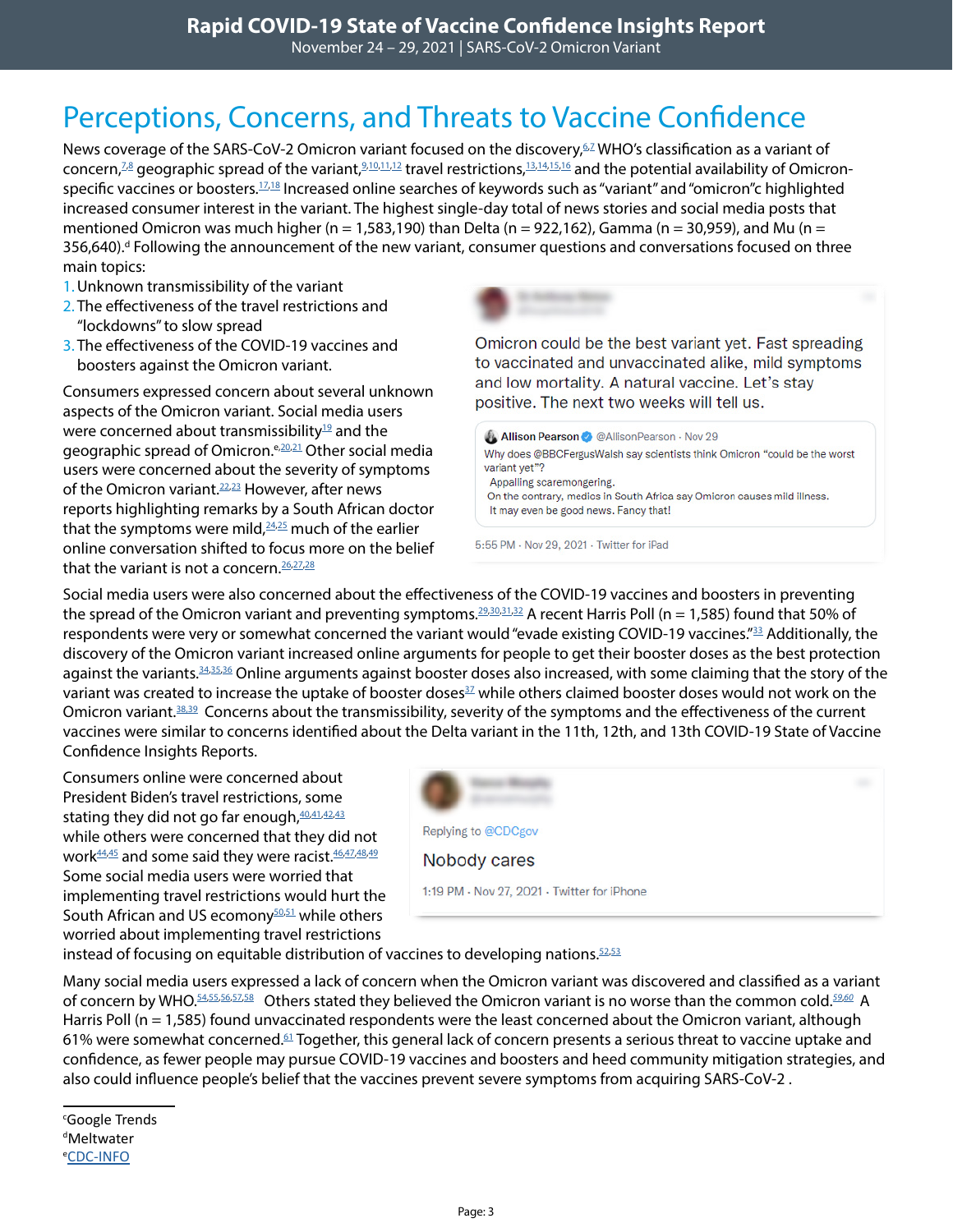## <span id="page-3-0"></span>Misinformation Themes

Below are the most common mis- and disinformation themes related to the SARS-CoV-2 Omicron Variant. When compared to previous reports' findings on other variants, these are all new misinformation themes except for the first conspiracy theory.

#### *Conspiracy Theories: A group of people created and released the Omicron variant to achieve a secret agenda.*

- 1. Some people believed the pharmaceutical industry created the variant for financial profit.<sup>[62](https://twitter.com/npbraden/status/1464653530204155907)[,63](https://twitter.com/SoundsLikeMe4U/status/1465345361321422851),[64](https://twitter.com/ComradeMDU/status/1465025525311807496)</sup>
- 2. Some users made statements about how the Omicron variant was created and released to draw the population's attention away from the deaths and adverse events related to the COVID-19 vaccines. 65,[66](https://twitter.com/StopPlaasmoorde/status/1465031450026250252)[,67](https://twitter.com/Francenozoica/status/1464018548943110149)
- 3. Some users stated that the Omicron variant was created and released to distract the public from the trial of Ghislaine Maxwell.<sup>88,[69](https://twitter.com/TheiCookSlug/status/1465072551676153857),[70](https://twitter.com/jamesjameson331/status/1465069961131569156)[,71](https://twitter.com/DreaSunshine/status/1465014437111160843),[72](https://twitter.com/tjlark21/status/1465070212156432399),73</sup> Some social media users believe the US government,<sup>[74](https://twitter.com/heyyy_reyna/status/1464727256035696641)[,75](https://twitter.com/lone_rides/status/1464969433286389763)</sup> "elites," or "high ranking individuals" are trying to distract the public from the trial.<sup>76,[77](https://twitter.com/lone_rides/status/1464969433286389763)[,78,](https://twitter.com/Thomaspridgen/status/1464323936234078209)[79](https://twitter.com/Crypto2103/status/1464612752572522497)</sup> Some believe the media is also involved in the cover up.<sup>80,[81](https://twitter.com/lundeee/status/1464744398151897090),[82,](https://twitter.com/Justy_patriot/status/1464327052539138057)[83](https://twitter.com/search?q=(Ghislaine%20AND%20variant)%20until%3A2021-11-29%20since%3A2021-11-25&src=typed_query&f=top)</sup>

*The media is reporting on the Omicron variant to create fear in public.* Online consumers expressed their belief that the media was using the discovery of the Omicron variant to frighten the general public.[84](https://twitter.com/B1GBAZ2/status/1465057975173844997)[,85,](https://twitter.com/IronLyranian/status/1465005284242432001)[86](https://twitter.com/isi_gift/status/1464884147361652739) Some social media users believe that the media was working with pharmaceutical companies and the governments to increase uptake of the booster, keep the population under control, help pharmaceutical companies make money, and help government officials stay in power.[87](https://twitter.com/wyattaustere1/status/1464359076406738949)*,*[89](https://twitter.com/EsmeraldaGrape/status/1464861499097337857)*,*[90](https://twitter.com/hazelbrunette/status/1465027067242639360)*,*[91](https://twitter.com/barkhausmedia/status/1465028345779965960)*,*[92](https://twitter.com/GaryLMcArdle1/status/1464981312977215499)*,*[93](https://twitter.com/MelinMetaMan/status/1464980750441365506)*,*[94](https://twitter.com/anthoniomandika/status/1464887006014722050)

*There is no scientific evidence supporting travel restrictions.* Some social media users spoke out against the travel restrictions by claiming no evidence exists to support their effectiveness. Although there is still a scientific debate on this topic and the limitations of the current evidence, several studies<sup>95,[96](https://onlinelibrary.wiley.com/doi/full/10.1111/1753-6405.13016),97</sup> including a meta-analysis<sup>98</sup> and a systematic review<sup>99</sup> present evidence that limiting travel has an effect on slowing the spread of COVID-19 and other viruses.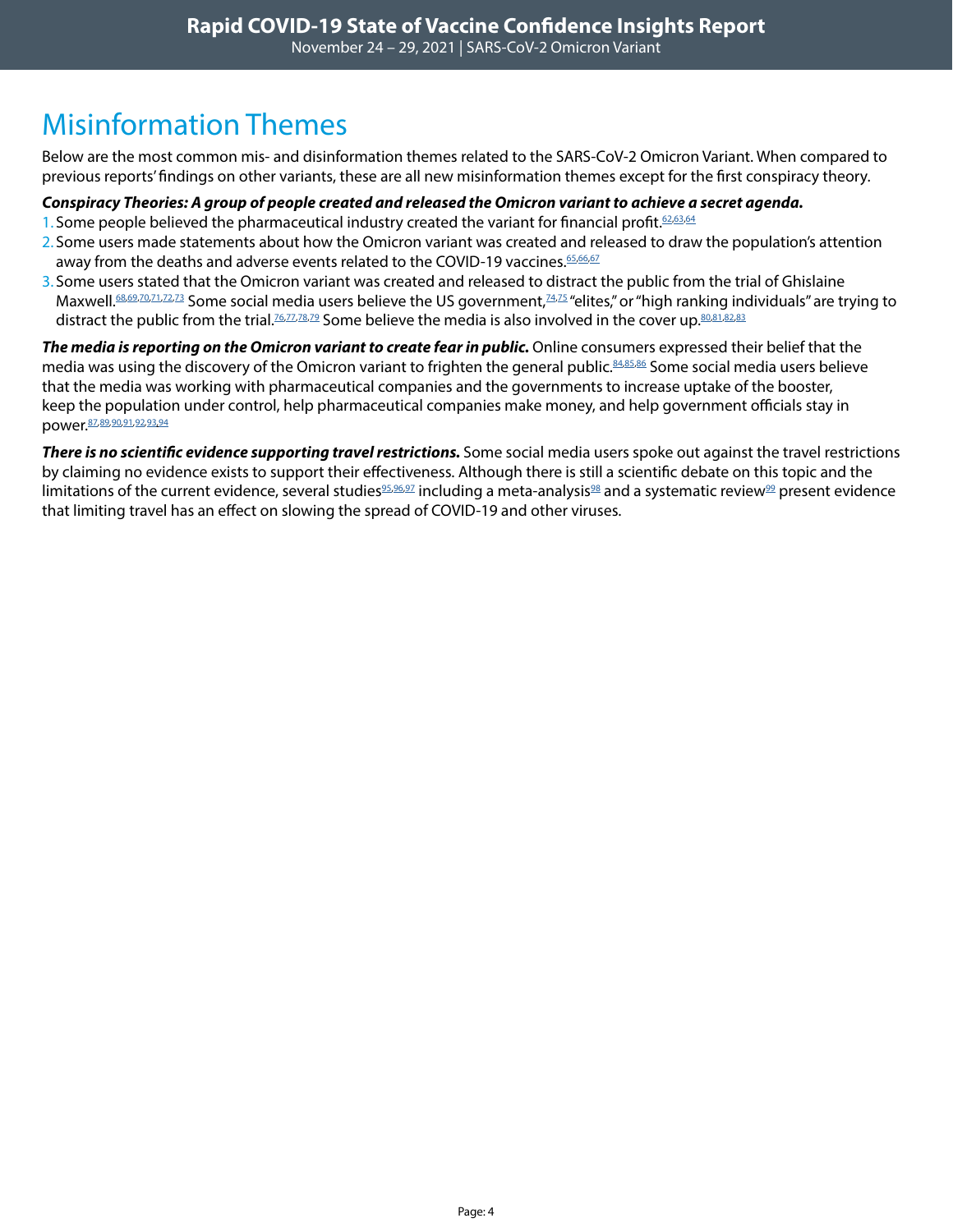### <span id="page-4-0"></span>Content Gaps and Information Voids

Content gaps and information voids emerged following the announcement of the discovery of the SARS-CoV-2 Omicron variant. Questions from consumers emerged organically on social media channels, websites, news articles, internet forums, and through inquiries to CDC-INFO in response to news coverage about the variant. Below are the most frequently asked questions by theme:

#### *Questions about the transmissibility and symptoms of the Omicron variant:*

- Are the symptoms of the Omicron variant different than the original strain of COVID-19 or the Delta variant?
- Given anecdotal reports that the Omicron variant's symptoms are mild, should people expose themselves to this variant to get infection-acquired immunity?

#### *Questions related to the COVID-19 vaccines and booster doses:*

- **How effective are the COVID-19 vaccines and boosters against acquiring and having severe symptoms from the Omicron** variant?
- If vaccines are working, why are there new variants?
- Are the vaccines creating variants?
- Why should people get a booster dose if new variants continue to emerge?
- Should I wait to get my booster dose until a new booster dose is designed specifically for the Omicron variant?
- Are people vaccinated against COVID-19 who also have infection-acquired immunity more protected from the Omicron variant than people only vaccinated against COVID-19?

#### *Other questions related to the Omicron variant announcement:*

- Why are the US government and CDC waiting to announce more travel restrictions for other countries with reported cases of the Omicron variant?
- Why are the US government and CDC not giving more vaccines to developing countries?
- **Why did the US government implement travel restrictions when they do not work?**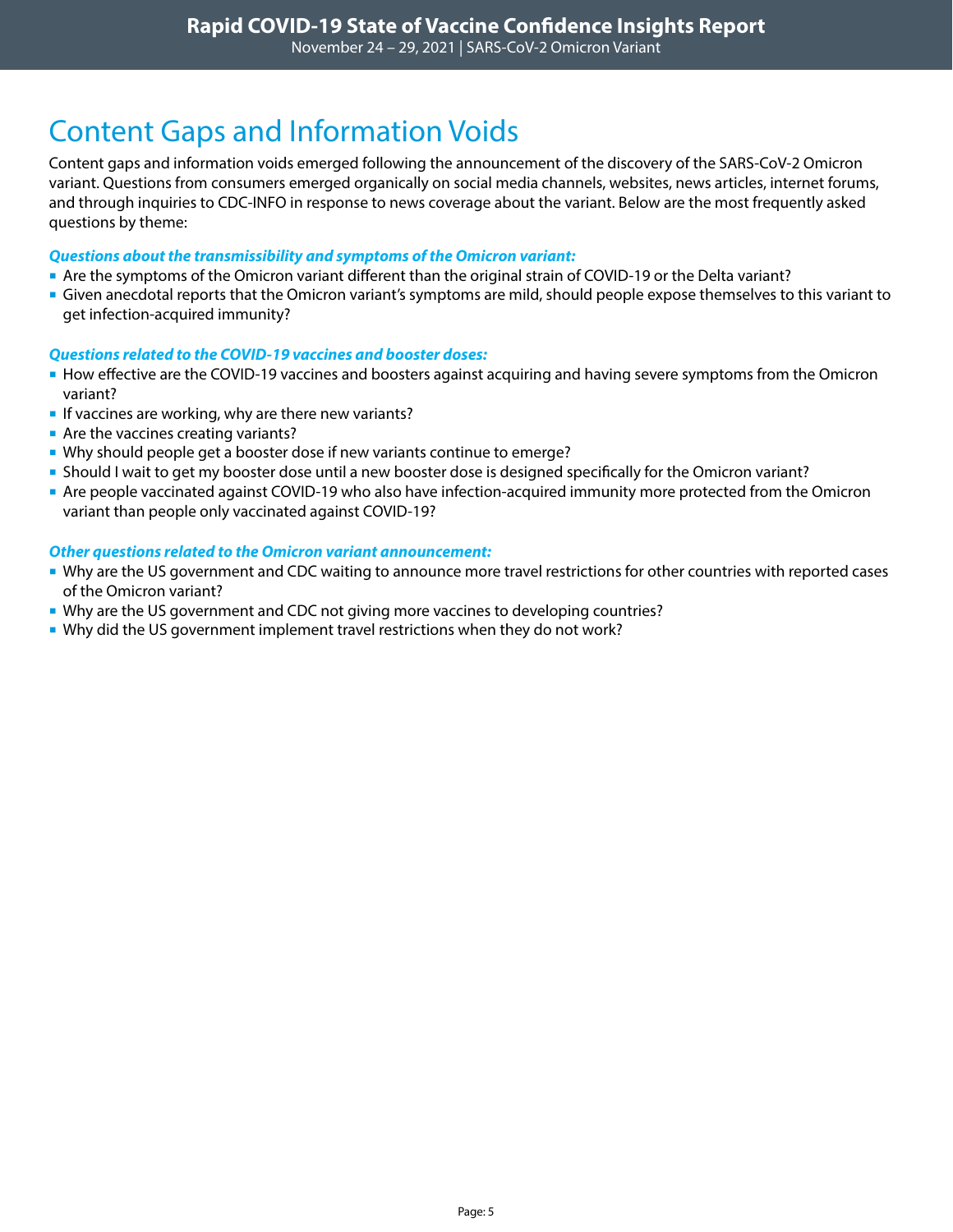# <span id="page-5-0"></span>Ways to Take Action

### **Message dissemination**

- Create, disseminate, and amplify messages, especially on social media, that booster doses and primary COVID-19 vaccine doses are the best method of protection against severe COVID-19 or complications caused by infection.
- When data on the Omicron variant's transmissibility and severity of symptoms are available, quickly disseminate findings and limitations of the data to the public.
- Create and disseminate messages about what is currently unknown about the Omicron variant to build the public's trust in the scientific and medical community.

### **Partner with trusted messengers**

- Amplify messages that promote the benefits of vaccination for all eligible people, and that show how vaccination protects the broader community and reduces the chance for new variants to emerge.
- **Expand talking points for healthcare providers to specifically address patients' needs, concerns, and questions about the** Omicron variant and the continued need for vaccination and booster doses.
- **Encourage physicians to share what is and is not known about the variant with their patients when asked.**

### **Address misinformation**

- **Continue to share messages about why variants occur and how they are natural, and expected as viruses evolve. Consider** providing examples from other viruses.
- Amplify messages about the safety of COVID-19 vaccines, highlighting the low number of adverse events following a high number of administered vaccines, and vigilant safety monitoring.

### **Additional research:**

- **Support research efforts to better understand the transmissibility and severity of symptoms.**
- **Support research efforts that gather evidence regarding how new variants impact people's concern, perception of risk, and** motivation to follow vaccine guidelines and community mitigation strategies.